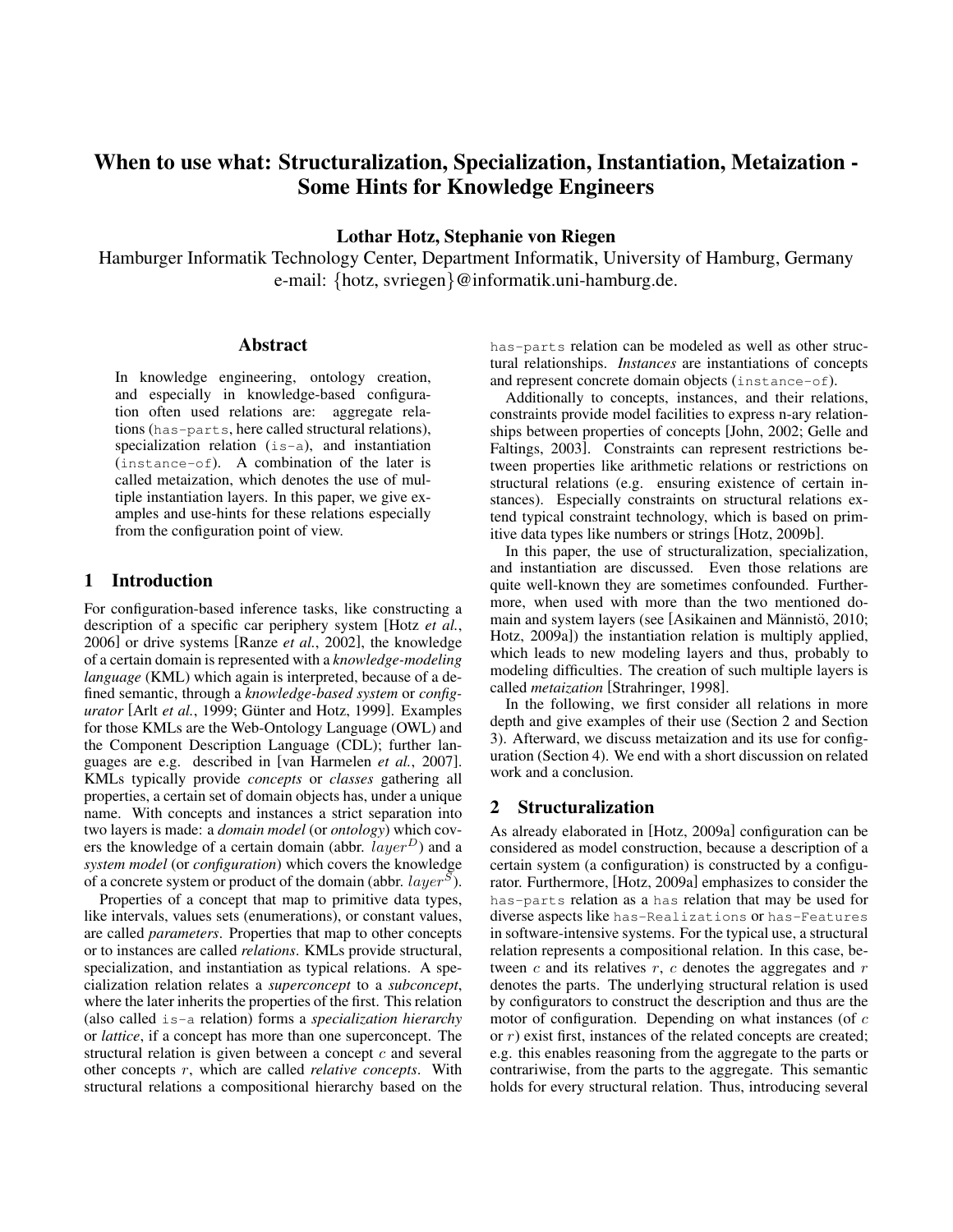

Figure 1: Extract from an upper-model for modeling software-intensive systems.

structural relations enables the use of adequate domain names like has-Features or has-Realizations, and thus to facilitate maintenance.

Figure 1 pictures an *upper-model for software-intensive systems* (UMSiS, [Hotz *et al.*, 2006]). It defines four asset types (features, context, hardware and software artefacts) which are common to most application domains of softwareintensive systems (SiS). A product, i.e. the result of the product derivation, contains software and hardware artefacts as parts, these together realize particular features. Several structural relations are depicted, like has-Realizations and has-Feature. When using the upper-model for a specific domain, the UMSiS is extended with domain-specific knowledge about hardware and software artefacts, the existing features, relevant context aspects, etc. In the example above, the concepts are organized in different *spaces*. Each space represents a specific aspect of the domain and thus each configured product should have those aspects. Figure 1 provides the example of the feature and artefact aspects in the domain of software-intensive systems. Thus, *spaces* separate concepts of one layer. Through this grouping of concepts of one layer the configuration model is easier to manage for a knowledge engineer. Furthermore, concepts of different spaces are connected by a structural relation. This ensures that a configured product finally contains all modeled aspects. In contrast to this, in Section 3 we will see, how the instantiation relation separates concepts and instances on different *layers*.

#### 3 Specialization vs. Instantiation

A concept describes a set of instances. The specialization relation (or subsumption or is-a relation) between two concepts  $c$  and  $s$  describes a subset relation, i.e. the set of instances of concept  $c$  is a subset of the set of instances of its superconcept s (see also [Brachman, 1983]). Or, as defined in ontogenesis.knowledgeblog.org/699: "c is-a s iff: given any i that instantiates  $c$ , i instantiates s". An instance of a class  $c$  is always an instance of each superclass  $s$ of c. We consider this aspect as the hinting characteristic for knowledge engineers: During knowledge modeling one can try to make a specialization between two domain aspects and test this characteristic. Thus, it is tested if an instance of  $c$  is also reasonably an instance of s. If it is false the knowledge engineer must not use a specialization but e.g. instantiation, because  $c$  and  $s$  are probably on different layers.



Figure 2: Good and bad use of specialization and instantiation in software-intensive systems.

An example for this situation is shown in Figure 2; it presents the confounded usage of specialization and instantiation relations in the aforesaid modeling of softwareintensive systems domain (SiS) (Section 2). The system model layer  $(SiS<sup>S</sup>)$  covers specific individuals, here the Motion Detection Software. This object is an instance of Software  $(SiS<sup>D</sup>)$  but no instance of Compilable Concept. Compilable Concept denotes a specific kind of concept (thus a specific description of instances) that can be compiled. Thus, in the "bad" use, Motion Detection Software is incorrectly considered as a concept, i.e. as a *description* of instances. Instead it is an *instance* (here of Software), thus a specific domain object.

When a concept  $s$  is specialized to  $c$  all properties of  $s$ are inherited by  $c$ . Furthermore, the properties defined in  $c$ that are also defined in s must have more special property values than those in s. For checking this strict specialization, the subset semantic is defined for all primitive data types and the structural relation [Hotz, 2009b]. Thus, the specialization relation is used for structuring the space of needed concepts for representing domain knowledge.

By the time a concept is instantiated, properties of the created instance are initialized by values or value ranges specified in the concept. Thus, the concept determines the structure of the instance (i.e. the properties). In this sense, a concept says something about its instances, i.e. a concept is on a different layer than its instances. By reducing the value ranges according to user decisions or constraint computations the configurator subsequently creates a specific description consisting of instances.

## 4 Metaization

For structuralization and specialization, the involved concepts are on one layer. However, for instantiation and metaization they are on different layers. By instantiating a concept one instance is created, i.e. a step from a set of instances to an individual element of this set is performed. If this step is cascadized, a concept  $c$  can be considered as an instance of another concept  $c_m$ , i.e. a step from a set of concepts to one specific concept is performed. The concept  $c_m$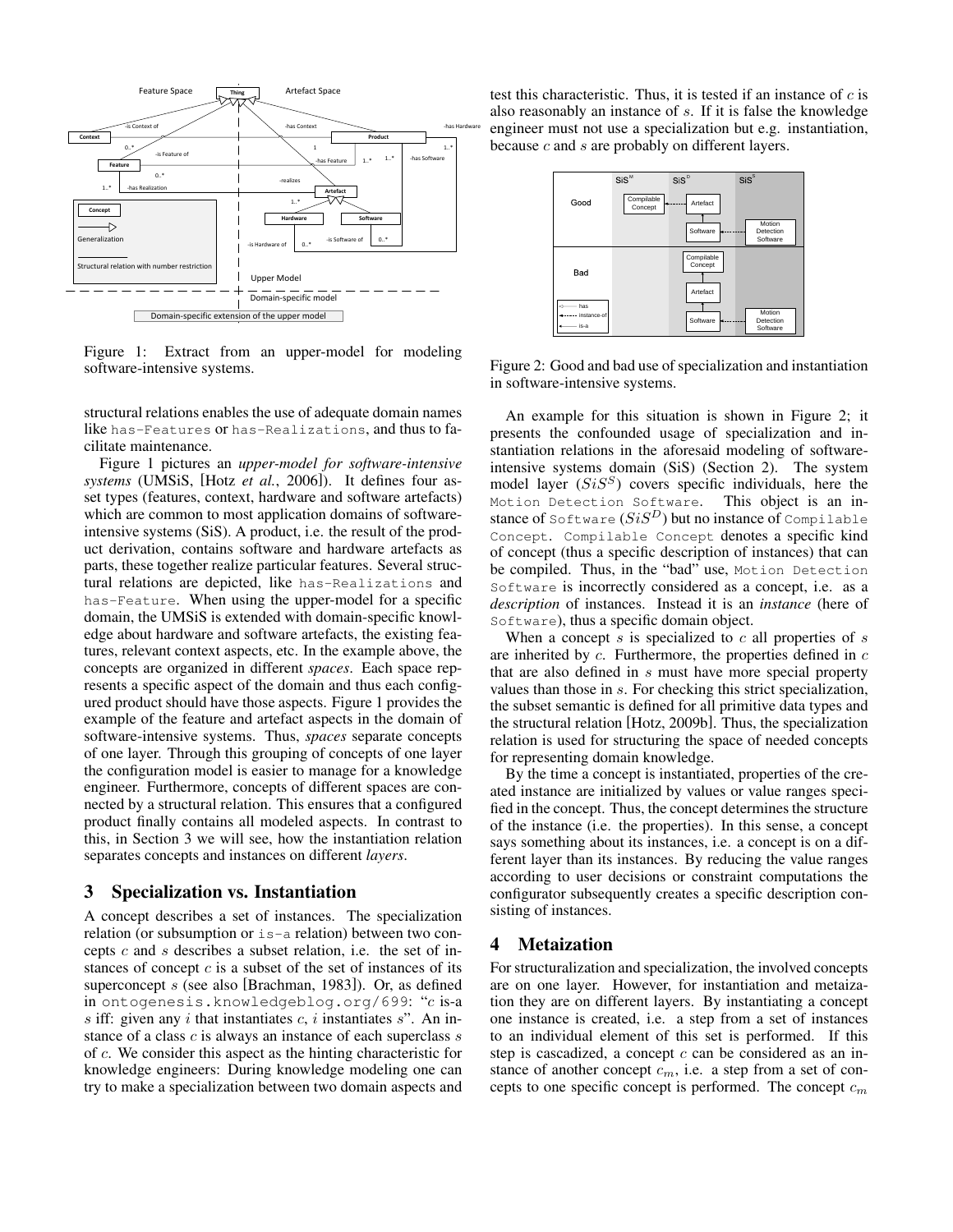is on a further layer. Figure 3 demonstrates this situation. The concept Feature is an instance of Abstract Concept which is a specialization of concept-m. All concepts on the metalayer  $CDL^M$  represent the modeling facilities of CDL, describing the concepts and relations of CDL. Concept Artefact is a typical CDL concept (it is an instance of concept-m) and the relation has-Realization is a structural relation (represented by instantiating the  $CDL<sup>M</sup>$  concept relation-descriptor-m) ([Hotz, 2009a] for more on modeling CDL with CDL).  $CDL^M$  represents all what is known about  $CDL<sup>D</sup>$ , i.e. concepts and relations.



Figure 3: Modeling the Component Description Language.

Figure 4 presents the enhancement of Figure 1 by the additional layer  $SiS^{M}$ .  $SiS^{M}$  describes the  $SiS^{D}$  layer concepts Feature, Software, and Hardware as Abstract Concept, Compilable Concept, and Manufacturable Concept, respectively. Thus, it is a domain dependent extensions of  $CDL^M$ .

By doing so, constraints on concepts of  $SiS<sup>D</sup>$  can be expressed. For example a constraint represents that each feature should be realizable by an artefact. A constraint can check that each feature (a subconcept of Feature) should have a structural relation has-Realization to a subconcept of Artefact. These kinds of constraints may be hard to define, because typically they are not related to one specific concept but to several. Still, such constraints are usually part of some modeling guidelines. $<sup>1</sup>$ </sup>

In [Hotz and von Riegen, 2010b; 2010a], we introduce the Reasoning Driven Architecture (RDA) that allows the implementation of metalayers by using a configuration system on each layer. By doing so, each layer can be seen as a knowledge-based system that says something about the layer below. In the case of RDA,  $SiS<sup>D</sup>$  contains the knowledge of domain objects, which again are represented on  $SiS<sup>S</sup>$ . By introducing the metalayer  $SiS<sup>M</sup>$ , knowledge about knowledge is made explicit, i.e. knowledge about the knowledge of domain objects. This enables the use of reasoning techniques for each layer, not only for the domain and system layers as it is typically the case in knowledge-based systems. The central point of such an implementation is a mapping between instances on one layer to concepts on the next lower layer (see Figure 5 and [Hotz and von Riegen, 2010a] for a map-



Figure 4: Modeling software-intensive systems.

ping for CDL and [Tran *et al.*, 2008] for mapping for OWL or [Bateman *et al.*, 2009]). Metalayers allow for handling (meta) tasks and services. For example, [Tran *et al.*, 2008] proposes to provide statistics about the model (e.g. retrieve all knowledge elements about Pre Crash Detection). With a metalayer like provided in Figure 4, during configuration of a softwareintensive system one can call different external mechanisms for each specific metaconcept. For example, if an instance of an instance of Compilable Concept (e.g. an instance of Software) is configured, an external compiler mechanism can be called to realize the software. If an instance of an instance of Manufacturable Concept is configured, the warehouse can be contacted to check if the needed parts for the manufacturing are present. Thus, through the metalayer the actual configuration of a product can be monitored and reasoning on the configuration process can be processed.

## 5 Related Work

The modeling approach, especially metaization [Strahringer, 1998], has similarities to the Model-Driven Architecture [Miller and Mukerji, 2003; Kühne, 2006; Atkinson and Kühne, 2003; Hotz and von Riegen, 2010a], because of the explicitation of several layers. However, the introduction of reasoning systems for each layer allows the direct usage of existing reasoners for inferring on metalayers.

Metaization as such is less considered in knowledge-based configuration. However, especially when learning methods, i.e. automated knowledge engineering, has to be used in changing environments, the automated monitoring of KBs becomes crucial and is conceivable with the presented techniques.

### 6 Conclusion

In this paper, we state the differences of the main relations for modeling configuration knowledge, i.e. specialization, instantiation, and structuralization. By introducing and clarifying the use of instantiation on several metalayers, we open up a further modeling facility and sketch first usage of this metaization technique for knowledge-based configuration. In

<sup>&</sup>lt;sup>1</sup>The  $SiS^{MM}$  layer has been omitted because no modeling is required here.